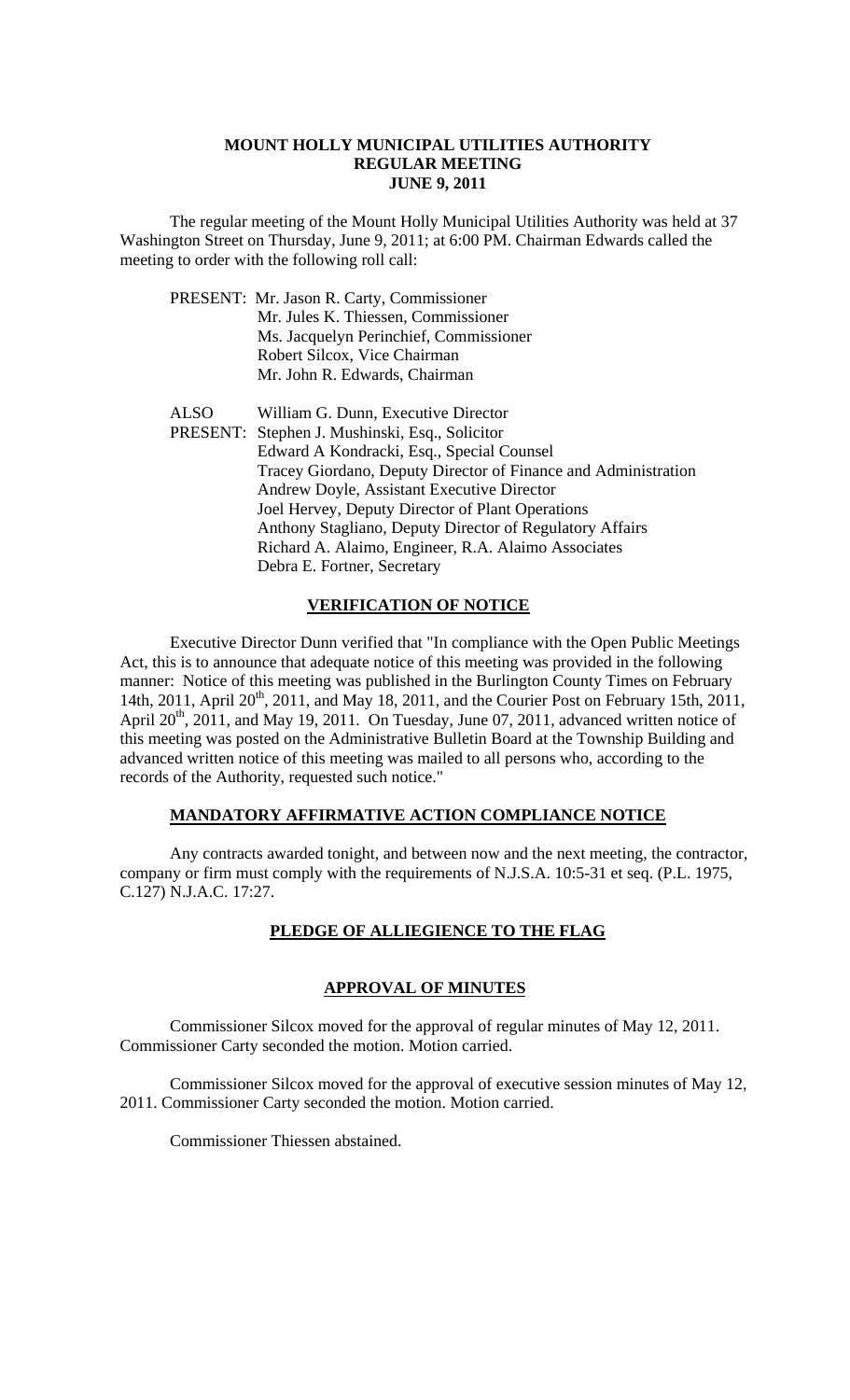### **OLD BUSINESS**

#### **RATE HEARING**

Chairman Edwards turned the meeting over to Special Counsel Edward A. Kondracki, who conducted the Public Hearing. A court stenographer was present to record the hearing. A copy of the transcript is attached and made part of the minutes.

### **RESOLUTION 2011-61**

# **A RESOLUTION OF THE MOUNT HOLLY MUNICIPAL UTILITIES AUTHORITY APPROVING THE AMENDED RATE SCHEDULE**

 Chairman Edwards asked if there were any public comments in regards to the Rate Hearing. Mr. Luis Lopez of 370 South Martin in Mount Holly asked what percentage of an increase the new rate is. Deputy Director of Finance and Administration, Giordano responded it is a 6% increase from last year. Commissioner Carty asked if the 6% increase is an average or an across the board 6% increase. Deputy Director of Finance and Administration, Giordano, stated the increase is across the board and based on the State's statutory formula.

Commissioner Silcox moved for the approval of Resolution 2011-61 Commissioner Thiessen seconded the motion. At the call of the roll, the vote was:

AYES: Commissioner Thiessen, Commissioner Perinchief, Commissioner Silcox, Chairman Edwards

NAYS: Commissioner Carty

## **RESOLUTION 2011-62**

## **A RESOLUTION OF THE MOUNT HOLLY MUNICIPAL UTILITIES AUTHORITY APPROVING A CONTRACT WITH J.C. SEAL LANDSCAPING FOR LAWN CUTTING AND TRIMMING OF PUMP STATIONS AND TREATMENT PLANTS**

 Chairman Edwards asked for clarification of where the Authority stands on the issue of this contract prior to the resolution being passed. Deputy Director of Regulatory Affairs, Stagliano reported at the recommendation of the Solicitor, the Authority readvertised the bid for the lawn cutting contract. The mulching of flower beds was removed from the original bid and grass cutting at the Rancocas Road Plant and the Maple Avenue Plant was added based on a recommendation by the Deputy Director of Plant Operations. The bid opening was on June 7, 2011 with two bids which were \$117.00 apart. The entity with the lowest bid was J.C. Seal Landscaping. Solicitor Mushinksi stated that all mandatory documents were included with both of the second bids and based on the fact that this was a public bid, it is ok to award the bid to an employee.

Commissioner Silcox moved for the approval of Resolution 2011-62 Commissioner Perinchief seconded the motion. At the call of the roll, the vote was:

AYES: Commissioner Perinchief, Commissioner Silcox, Chairman Edwards

NAYS: Commissioner Thiessen, Commissioner Carty

 When asked to vote on the motion Commissioner Carty stated he still had questions about this contract and its award that he raised in the May meeting. He said since there is no conflict because it was a public bid, he would like to know what that process entails. Also, he wanted to know if our bid threshold is different because the Authority has a QPA. Deputy Director of Finance and Administration, Giordano, stated the bid specifications had been posted on the Authority's website and through the RFP process which doesn't require us to publish in newspapers. Commissioner Carty responded that while we are not required, we could, and we should advertise in newspapers. He feels publishing the bid specifications only on the website may be legal, but is not good enough. Commissioner Carty then asked for an explanation for the current contract being \$5,000 more then the original contract. Deputy Director of Regulatory Affairs, Stagliano, explained the flower bed mulching was removed and grass cutting was added at the Rancocas Road and Maple Avenue Plants. Currently the Authority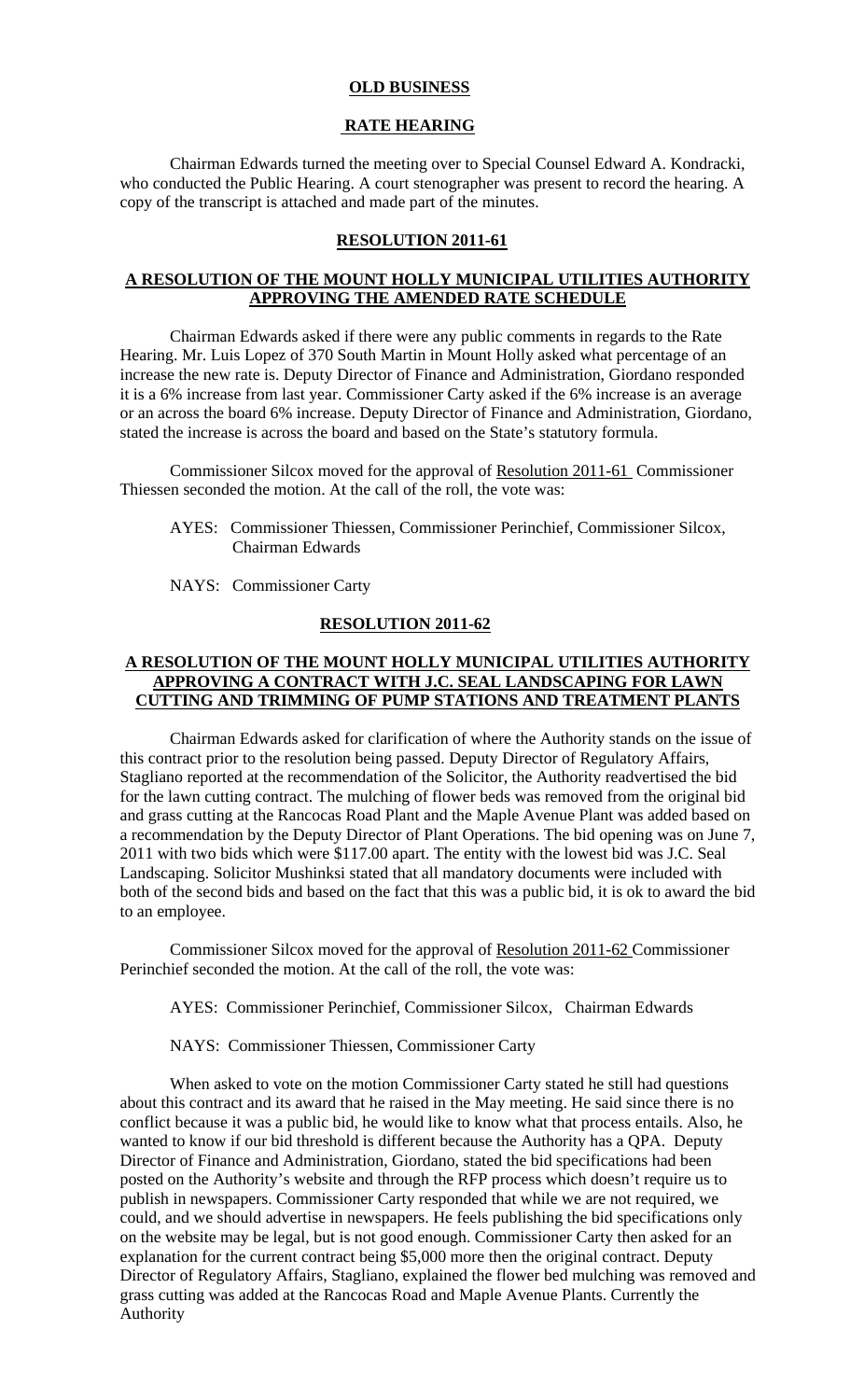has a shortage of personnel so employees do not have time to operate the plants effectively and cut the grass. Director of Regulatory Affairs Stagliano reported this addition was a result of discussion between himself, the Deputy Director of Plant Operations, the Executive Director, and the operating staff. Commissioner Carty asked, then, if there was more work involved with this contract. Deputy Director of Regulatory Affairs Stagliano responded that yes, there is more acreage involved to maintain which means there will be more hours involved to provide services. Commissioner Carty then stated that this issue was raised in the May Board Meeting so he was surprised to find out two days ago, via his pre board packet, that the contract had been rebid. He thought the issue would be discussed further, when instead, the board went from questioning the validity, to now, where a bid opening and memo is in front of him. Chairman Edwards replied that he assumed the contract had been rebid because the Authority Solicitor had provided an opinion on May  $18<sup>th</sup>$  with the bid following shortly thereafter. Deputy Director of Finance and Administration, Giordano, confirmed that was what had transpired. Commissioner Carty asked if it would be advantageous to hire an employee to handle grass cutting along with other tasks. Deputy Director of Regulatory Affairs Stagliano responded that possibility had been considered, but after discussion with the Deputy Director of Finance and Administration, Giordano, it was concluded that it would add expenses to the Authority. Rather then take on the added expense at this time, the Authority will try it this way, with a contract, for this year and then readdress the situation next year if necessary. Commissioner Carty asked if a \$24,000.00 salary would be a lot for the budget. Ms. Giordano replied that the cost would actually be double that when adding in benefits such as health care.

 When asked to vote on the motion, Commissioner Thiessen commented that in his opinion, while he has no problem awarding the bid to an employee, the Authority should go above and beyond what is legally required to stay above reproach for the bidding process when an employee may be involved. He suggested competitively advertising in newspapers in addition to the website in order to receive 3 bids to choose from.

 When asked to vote on the motion, Chairman Edwards stated he is confused why the board is concerned about something that was done according to the requirements of the law and based on past practice. If at any time someone feels that a change in processes is needed, they need to advise the Board.

#### **NEW BUSINESS**

### **RESOLUTION 2011-63**

## **A RESOLUTION OF THE MOUNT HOLLY MUNICIPAL UTILITIES AUTHORITY AUTHORIZING APPOINTMENT OF HOLMAN & FRENIA, P.C., AS AUDITOR FOR THE AUTHORITY FOR A ONE-YEAR TERM BEGINNING JULY 1, 2011 THROUGH JUNE 30, 2012**

 Chairman Edwards asked that, in the absence of Executive Director Dunn, the Deputy Director of Finance and Administration, Giordano, make a recommendation for the award of appointment since she has the most contact with the auditor. Deputy Director of Finance and Administration, Giordano, reported two proposals, one from Holman and Frenia who the Authority has a 13 year history with, and one from Brent Lee, who was previously employed by Holman and Frenia and has now started his own firm. She stated it is the recommendation of the Authority to stay with the current auditor, Holman and Frenia.

 Commissioner Carty questioned why Holman and Frenia would be awarded the bid when Mr. Lee's proposal was less. Special Counsel Kondracki pointed out this is not a bid per se, but rather a proposal. Commissioner Silcox commented a proposal is based on hourly fees; it is just an estimate.

Commissioner Silcox moved for the approval of Resolution 2011-63 Commissioner Thiessen seconded the motion. At the call of the roll, the vote was:

- AYES: Commissioner Thiessen, Commissioner Perinchief, Commissioner Silcox, Chairman Edwards
- NAYS: Commissioner Carty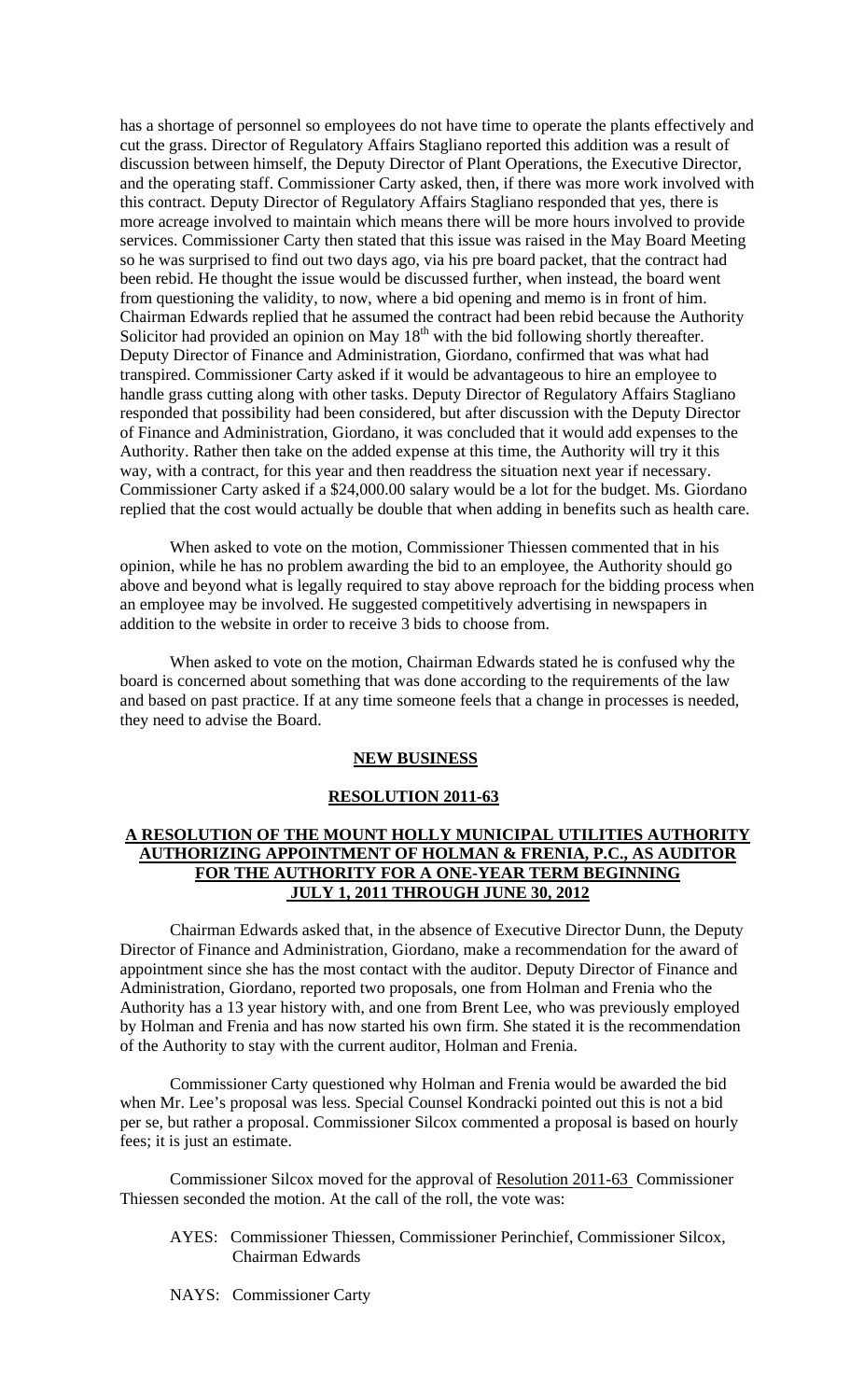Commissioner Thiessen commented before voting that in his opinion the Authority is very familiar with both firms and the appointment is being given to the lowest qualified bidder.

#### **EXECUTIVE DIRECTOR DUNN ARRIVED AT 6:25 PM**

#### **RESOLUTION 2011-59**

### **A RESOLUTION OF THE MOUNT HOLLY MUNICIPAL UTILITIES AUTHORITY AUTHORIZING CHANGE ORDER NO. 2 TO CONTRACT 2006-2A FOR UPGRADE OF THE EDWARD STREET PUMPING STATION (DECREASE OF \$2,453.00)**

 Deputy Director of Finance and Administration, Giordano, reported this decrease is a result of the wrap up of Quad Construction. Credits are being given back to the Authority as the project is finalized.

Commissioner Silcox moved for the approval of Resolution 2011-59 Commissioner Thiessen seconded the motion. At the call of the roll, the vote was:

- AYES: Commissioner Carty, Commissioner Thiessen, Commissioner Perinchief, Commissioner Silcox, Chairman Edwards
- NAYS: None

# **RESOLUTION 2011-60**

## **A RESOLUTION OF THE MOUNT HOLLY MUNICIPAL UTILITIES AUTHORITY AUTHORIZING CHANGE ORDER NO. 18 TO CONTRACT 2006-1 FOR THE MAPLE AVENUE AND RANCOCAS ROAD,WWTP PROJECT (DECREASE OF \$196,390.91)**

 Deputy Director of Finance and Administration, Giordano, reported the Authority is at the end of this contract so adjustments are being given back. Executive Director Dunn stated there will be more forthcoming.

Commissioner Thiessen moved for the approval of Resolution 2011-60 Commissioner Silcox seconded the motion. At the call of the roll, the vote was:

- AYES: Commissioner Carty, Commissioner Thiessen, Commissioner Perinchief, Commissioner Silcox, Chairman Edwards
- NAYS: None

#### **RESOLUTION 2011-54**

### **A RESOLUTION APPROVING THE OPERATING EXPENSES FOR THE MONTH OF MAY 2011**

Commissioner Silcox moved for the approval of Resolution 2011-54 Commissioner Thiessen seconded the motion. At the call of the roll, the vote was:

- AYES: Commissioner Thiessen, Commissioner Perinchief, Commissioner Silcox, Chairman Edwards
- NAYES: Commissioner Carty

 Commissioner Carty questioned a \$109.16 charge to Sam's Club on the Bill List for May. Deputy Director of Finance and Administration, Giordano, explained this charge was used to purchase supplies for a DEP meeting held at the Rancocas Road Plant. Commissioner Carty asked if that meant that we were not only educating them, but supplying them with food as well? Ms. Giordano responded the supplies were items such as paper cups and napkins.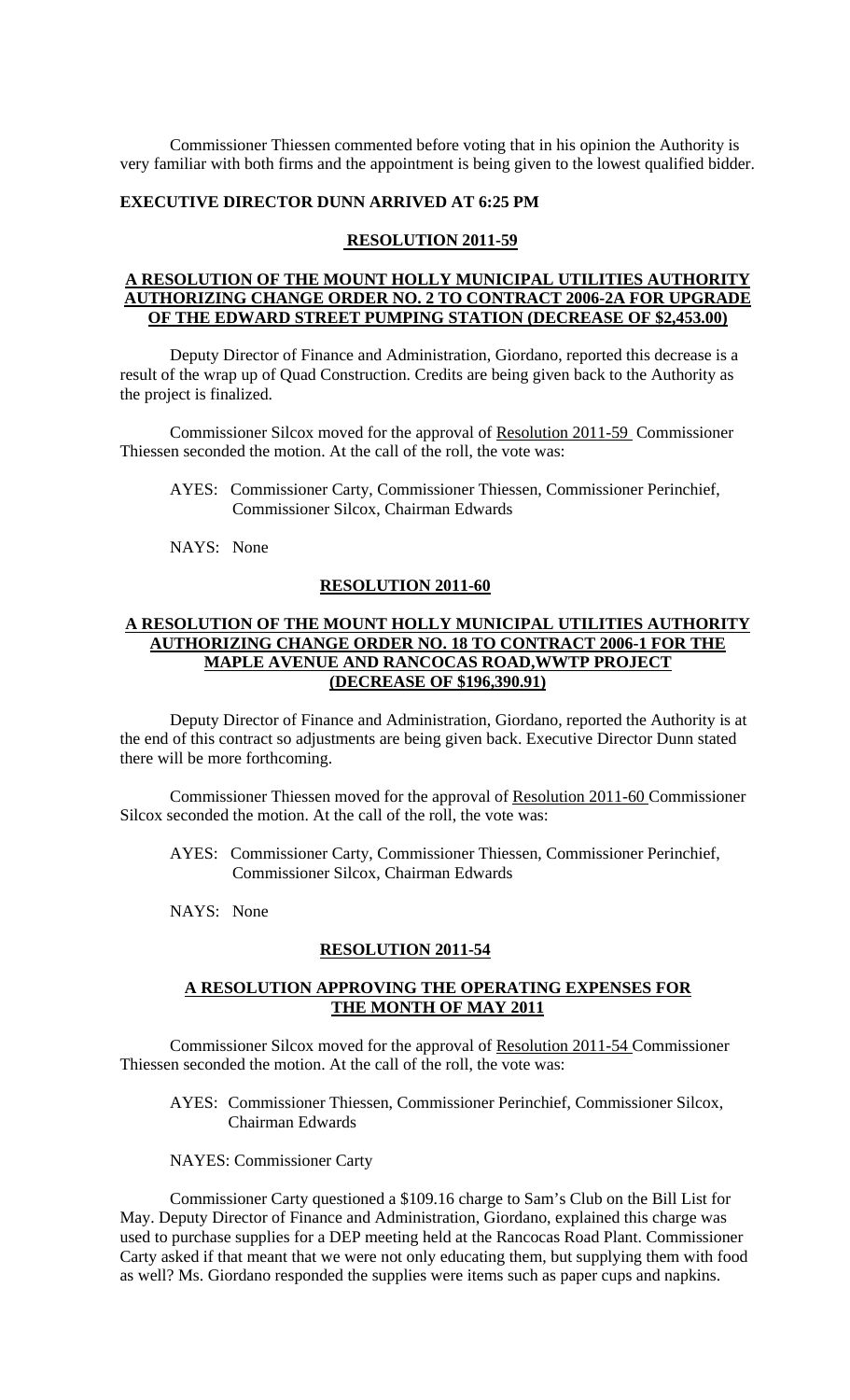Commissioner Carty also questioned two charges; one for \$198.00 and one for \$505.00. Deputy Director of Finance and Administration explained those fees were for Executive Director Dunn to attend a seminar in Atlantic City for a week and the Assistant Executive Director, Doyle, for one day. Commissioner Carty also questioned a charge for Christopher's Deli for \$217.95. Executive Director Dunn explained that was the food for the DEP meeting but that the attendees from the DEP paid \$5.50 each for the meals to cover the cost of the food.

Commissioner Carty asked how the healthcare costs are broken down on the bill list. The Deputy Director of Finance and Administration, Giordano, explained each department is cost coded by employee.

## **RESOLUTION 2011-54A**

### **A RESOLUTION APPROVING THE SEWER REFUNDS FOR THE MONTH OF MAY 2011**

Commissioner Thiessen moved for the approval of Resolution 2011-54A Commissioner Silcox seconded the motion. At the call of the roll, the vote was:

AYES: Commissioner Carty, Commissioner Thiessen, Commissioner Perinchief, Commissioner Silcox, Chairman Edwards

NAYS: None

### **RESOLUTION 2011-55**

## **A RESOLUTION APPROVING THE EXPENDITURES FOR THE MONTH OF MAY 2011 FROM THE ESCROW FUND**

Commissioner Silcox moved for the approval of Resolution 2011-55. Commissioner Thiessen seconded the motion. At the call of the roll, the vote was:

AYES: Commissioner Carty, Commissioner Thiessen, Commissioner Perinchief, Commissioner Silcox, Chairman Edwards

NAYS: None

## **RESOLUTION 2011-56**

### **A RESOLUTION APPROVING THE EXPENDITURES FOR THE MONTH OF MAY 2011 FROM THE IMPROVEMENT AND REPLACEMENT FUND**

Commissioner Silcox moved for the approval of Resolution 2011-56. Commissioner Thiessen seconded the motion. At the call of the roll, the vote was:

AYES: Commissioner Carty, Commissioner Thiessen, Commissioner Perinchief, Commissioner Silcox, Chairman Edwards

NAYS: None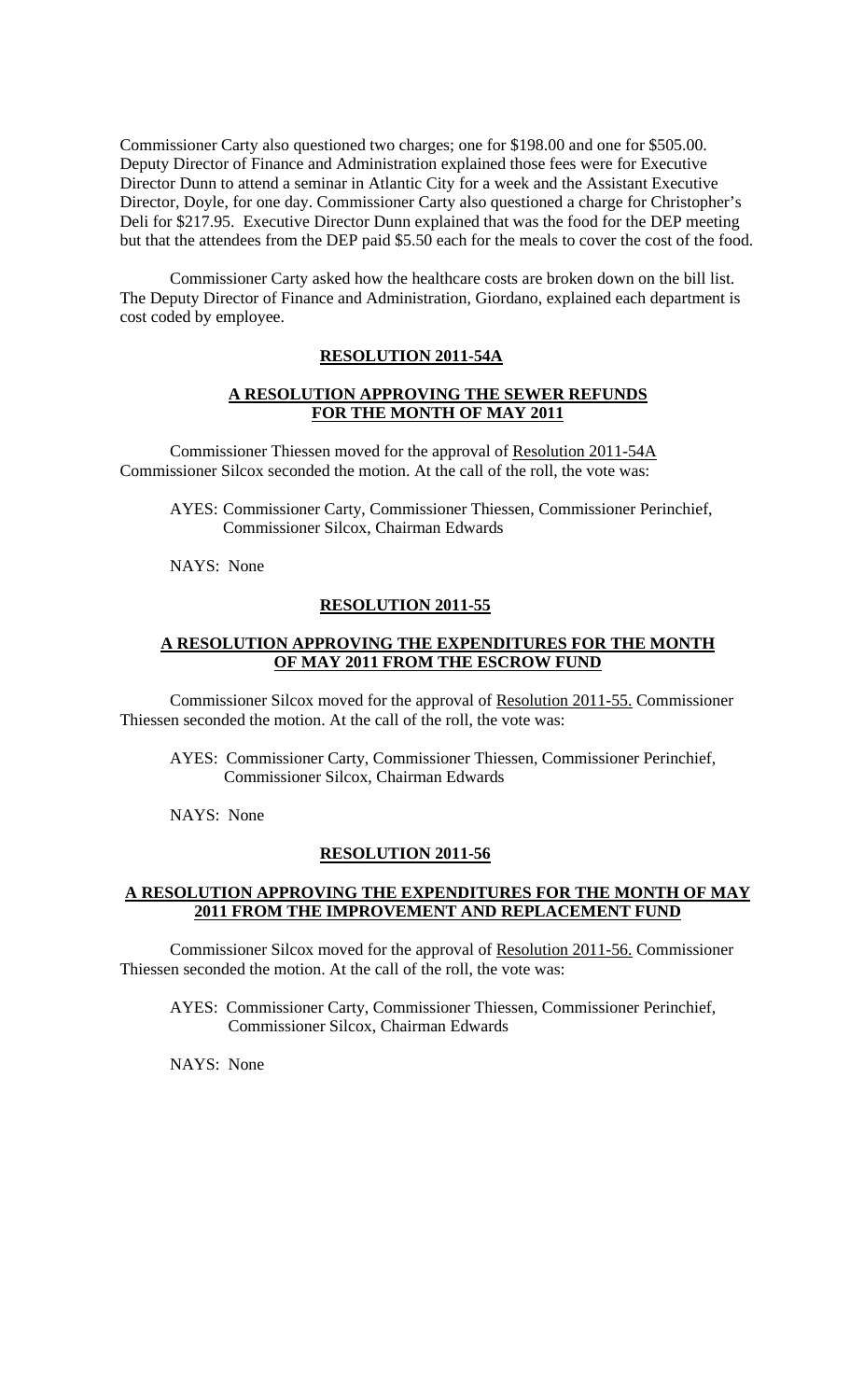#### **RESOLUTION 2011-57**

## **A RESOLUTION APPROVING THE EXPENDITURES FOR THE MONTH OF MAY 2011 FROM THE 2007-2010 PROJECT CONSTRUCTION FUND (PLANT EXPANSION)**

 Commissioner Thiessen asked the Deputy Director of Finance, Giordano, if these expenditures have all been in line with what was expected. Ms. Giordano reported that the project ended up being just \$17,000.00 over budget on a \$30,000,000.00 project.

Commissioner Silcox moved for the approval of Resolution 2011-57. Commissioner Thiessen seconded the motion. At the call of the roll, the vote was:

AYES: Commissioner Thiessen, Commissioner Perinchief, Commissioner Silcox, Chairman Edwards.

NAYS: Commissioner Carty

### **RESOLUTION 2011-58**

## **A RESOLUTION APPROVING THE EXPENDITURES FOR THE MONTH OF MAY 2011 FROM THE 2007-2010 CONSTRUCTION FUND (EDWARD STREET PUMP STATION)**

Commissioner Carty asked if this project is on budget as well. Deputy Director of Finance and Administration confirmed that it is.

Commissioner Silcox moved for the approval of Resolution 2011-58. Commissioner Thiessen seconded the motion. At the call of the roll, the vote was:

AYES: Commissioner Carty, Commissioner Thiessen, Commissioner Perinchief, Commissioner Silcox, Chairman Edwards.

NAYS: None

#### **COMMUNICATIONS**

 Executive Director Dunn reported he received an e-mail from Mount Holly Township stating there was a sink hole on Washington Street with a request for the Authority to fix it.

 Executive Director Dunn reported that about a month ago the Authority was contacted by the New Jersey Department of Environmental Protection. They are going through a transition, and as a result of the Authority's record, asked if the Authority would conduct a training/information session for several State Enforcement Department employees spread throughout the State. Joel Hervey, Andy Doyle, Bob Maybury, and David Reich, put together a presentation. In the meantime, the size of the trainee group grew to include attendees from the Engineering Department, Permits, and Research and Development, amongst others. In addition, attendees received a tour of the Authority's facilities. The Authority was solicited to conduct this training because the 1949 facilities are still in use, the 1956-1960 addition of plant II, and the 1978-1982 plant III expansion, the Zimpro process, and today's new odor control system at the Rancocas Road and Maple Avenue plants. Executive Director Dunn has received many positive comments in regards to the training from various attendees and reported the Authority has been solicited for some of the paper work procedures we use.

### **MATTERS TO BE PRESENTED BY THE PUBLIC**

Mr. Luis Lopez of 370 S. Martin in Mount Holly asked to have "Matters to be Presented by the Public" moved on the agenda to take place before "New Business." This would allow discussion on the new business before it is voted on. Mr. Lopez thanked Commissioner Carty for the nice job he is doing for the Authority. Mr. Lopez asked about the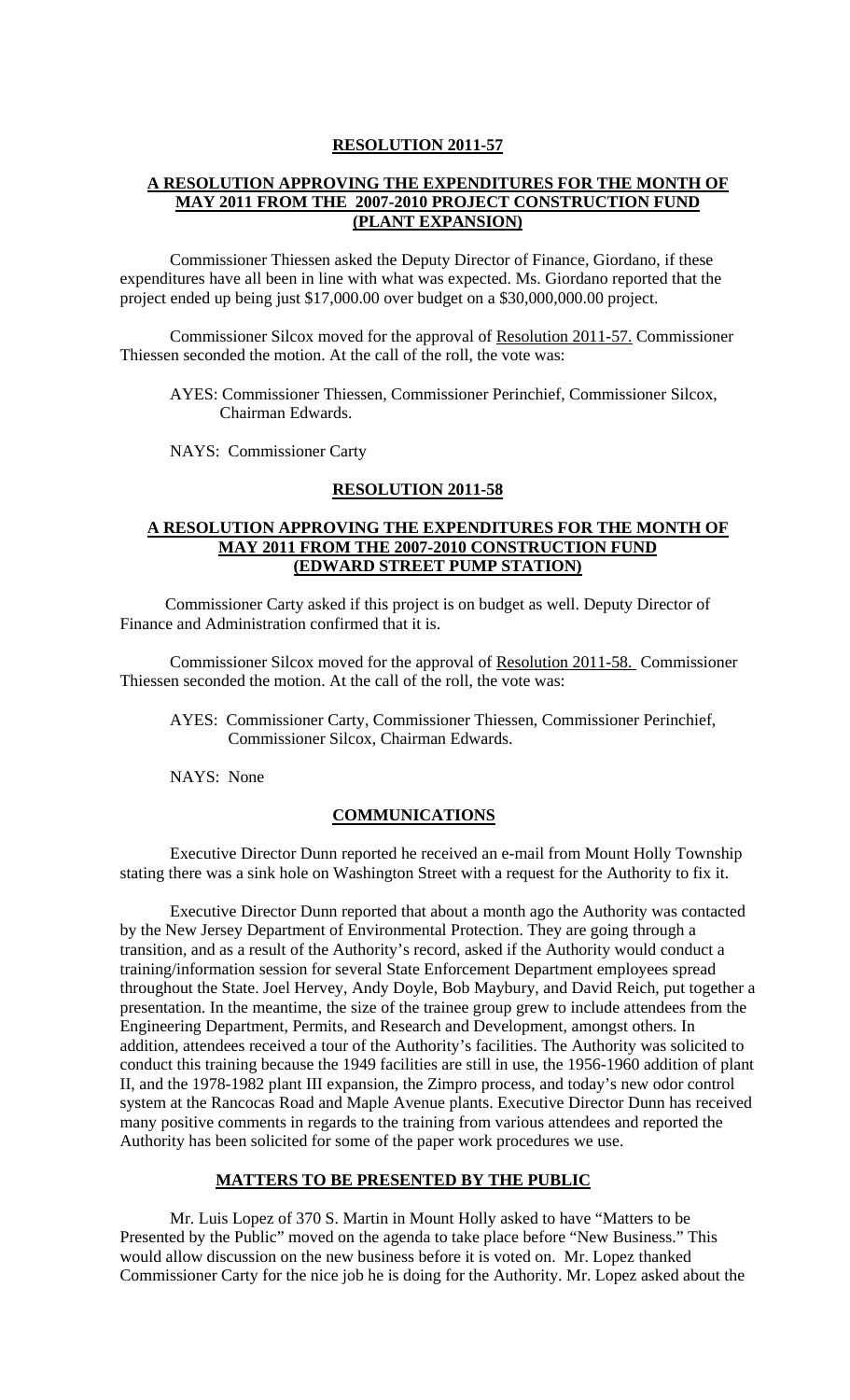status of the money for Mount Holly Township. Executive Director Dunn reported that the Authority gives the Township \$218,000.00, payable in December. In addition to that cash amount, the Authority does approximately \$100,000.00 worth of work per year. Also, there has not been any formal request for additional funds from the Mount Holly Township. Mr. Lopez then inquired about the report of the new facility. Deputy Director of Finance and Administration, Giordano, explained that report is addressed further down in the agenda. Mr. Lopez asked for clarification of the connection fee increase of the rate hearing. He wanted to know the difference between the 2010 and 2011 rates. Deputy Director of Finance and Administration, Giordano, responded there is a 6% difference. She stated the Mount Holly connection fee went from \$3663.00 up to \$3899.00; an increase of \$236.00. This only applies to new construction. Chairman Edwards added the calculation for the increase is determined by the State. Deputy Director of Finance and Administration bases the numbers she uses for the calculation from the audit report. Mr. Lopez asked what the status of sewer in The Gardens is. Executive Director Dunn stated the only current activity is in regards to the demolitions. Mr. Lopez asked Commissioner Thiessen where he was last meeting. Commissioner Thiessen stated he had been delayed at his job by his new Vice President of Marketing.

Mr. Tim Young of 158 Mill Street in Mount Holly stated that although the Authority has met State requirements for requests for proposals, going forward he would like to see three bids and the Authority advertise in two local papers and one Statewide.

Mr. Rich Difolco of 18 Winding Way in Mount Holly stated it is hard for the public to hear in the back. He asked for an explanation of the flat fee that appears on the Authority's bills. Special Counsel Kondracki explained the Authority's bills are comprised of two portions. The first portion is a flat fee the second portion is based on utilization. The State Statute provides that an Authority has to impose charges that will meet all expenses. Each year the Authority looks at it's budget to determine what it's expenses are, and if rates are sufficient to cover those expenses. The Mount Holly Municipal Utilities Authority has not had an increase in service charges for several years. An Authority has many options of ways to implement charges. Special Counsel Kondracki stated this Authority looked at the nature of it's expenses, a lot of which are fixed, such as, insurance, labor costs, etc. which make up the bulk of the Authority's expenses. The service charges reflect that. The Authority's flat fee charges are designed to recapture fixed expenses while volumetric charges cover those expenses which are variable. Mr. Kondracki stated that once the Authority receives the funds they are allocated through a flow of funds established by the Authority's bond resolution which dictates the funds to be used in very specific ways. The flow of funds is well documented in the Authority's "Cash Management Plan" which is adopted yearly. He suggested Mr. Difolco request a copy to review from the Authority to see where those funds are designated. Mr. Difolco asked if the increase in connection fees affects all Townships. Executive Director Dunn, responded yes.

Mr. Richard Dow of 232 Rutland Avenue in Mount Holly stated he believes the criticism by Commissioner Carty of the bidding process for the lawn cutter is valid. Mr. Dow also concurred with Mr. Difolco about the difficulty with hearing in the back. He asked, since there is no microphone, can he yell out when he cannot hear the board. Chairman Edwards stated that would be fine.

# **REPORT OF THE EXECUTIVE DIRECTOR**

Executive Director Dunn stated the project was a good, well organized job, with a minimum amount of problems. He also stated the cost of the project was very successful.

#### **REPORT OF THE ENGINEER**

The report of the Engineer was received.

# **REPORT OF THE DEPUTY DIRECTOR FOR PLANT OPERATIONS**

The Report of the Deputy Director for Plant Operations was received.

Chairman Edwards noted the last violation at the plant was in 1997.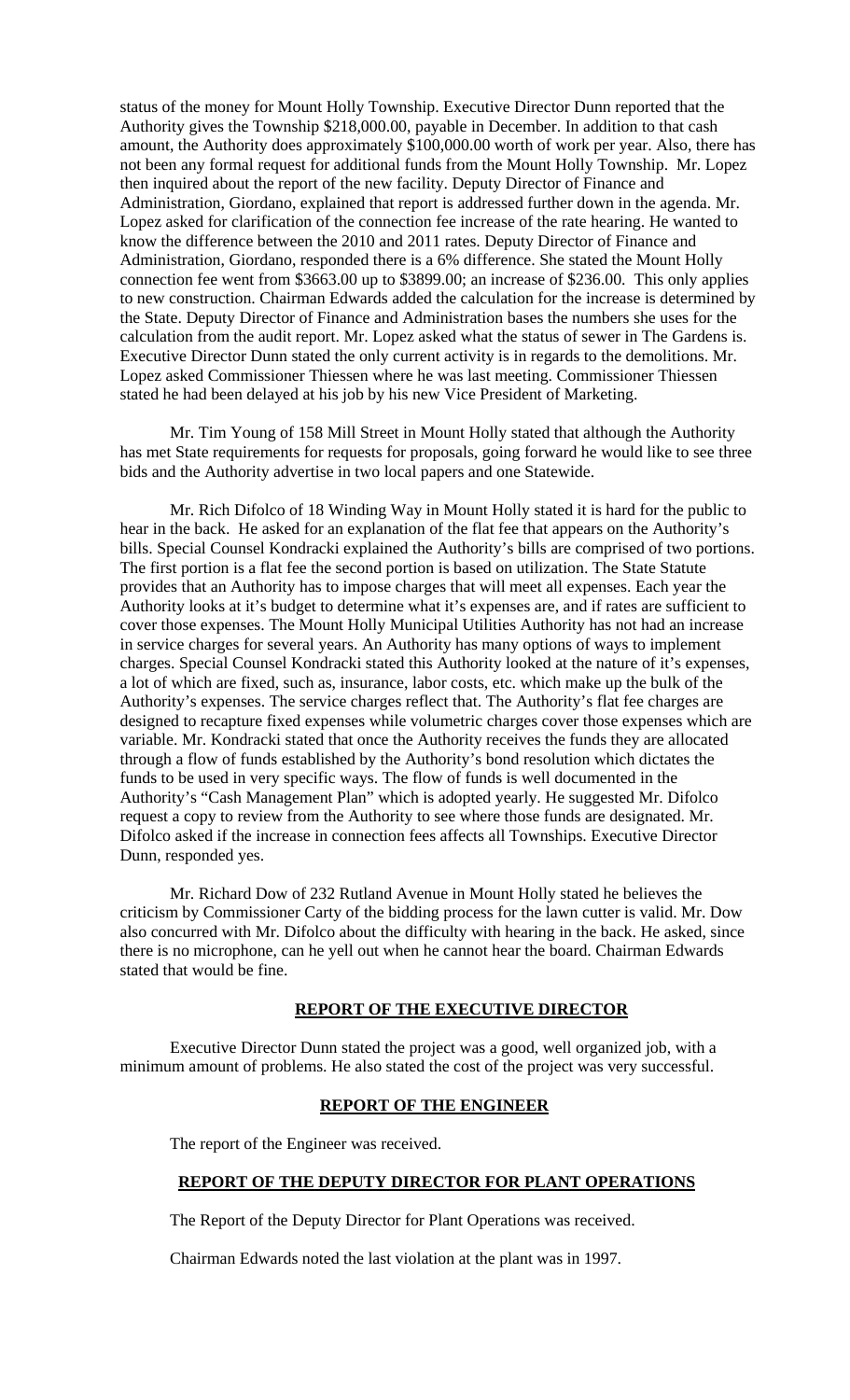## **REPORT OF THE DEPUTY DIRECTOR FOR REGULATORY AFFAIRS**

The Report of the Deputy Director for Regulatory Affairs was received.

# **REPORT OF THE SOLICITOR**

 Special Counsel Kondracki stated there is a Shared Services Agreement to discuss. Chairman Edwards responded that the agreement will be brought up during matters to be presented by the commissioners.

## **REPORT OF THE DEPUTY DIRECTOR OF FINANCE AND ADMINISTRATION**

The Report of the Deputy Director of Finance and Administration was received.

## **REPORT OF TREASURER**

There was nothing further to report.

### **AUTHORITY STATUS REPORT OF NEW TREATMENT FACILITY**

There was nothing further to report in regards to the status of the new treatment facility.

## **OTHER NEW BUSINESS**

There was no other new business.

## **MATTERS TO BE PRESENTED BY THE COMMISSIONERS**

 Commissioner Silcox reported there have been discussions with Mount Holly Township and the Authority's committee comprised of himself and Commissioner Perinchief and the Authority has a proposed agreement for shared services concerning payroll. It has been decided the cost currently associated with the Authority taking over the Township's payroll is \$60,000.00. Commissioner Silcox also stated there have been meetings with the Township Manager and two of their Council members for the take over of the Township's Finance Department. The Township was supposed to provide the Authority with a proposal. Currently, the Township Manager has stated this is no longer being pursued.

#### **RESOLUTION 2011-64**

## **A RESOLUTION APPROVING A SHARED SERVICES AGREEMENT BY AND BETWEEN THE TOWNSHIP OF MOUNT HOLLY AND THE MOUNT HOLLY MUNICIPAL UTILITIES AUTHORITY (PAYROLL SERVICES)\_**

Commissioner Silcox moved for the approval of Resolution 2011-64. Commissioner Thiessen seconded the motion.

Special Counsel Kondracki stated he prepared this agreement in accordance with the shared services statute in New Jersey. This agreement complies with the requirements of that statute. The Deputy Director of Finance and Administration, Giordano, constructed a list accurately depicting the duties of both the Authority and the Township in relation to payroll services assigning a cost to the Authority of \$60,000.00. Commissioner Carty asked if half of that \$60,000.00 is costs that are attributable to the initial set up of payroll services with the Authority. Ms. Giordano explained that while that is true, there are other costs that have not been incurred yet, such as end of quarter pension reports, etc. which will replace that dollar amount in the future. Commissioner Carty stated the agreement expires in February of 2012 at which point either party can choose not to renew the agreement. Commissioner Silcox thanked the Deputy Director of Finance and Administration, Giordano, for all her hard work during these many months of rough transition; she has done a great job!